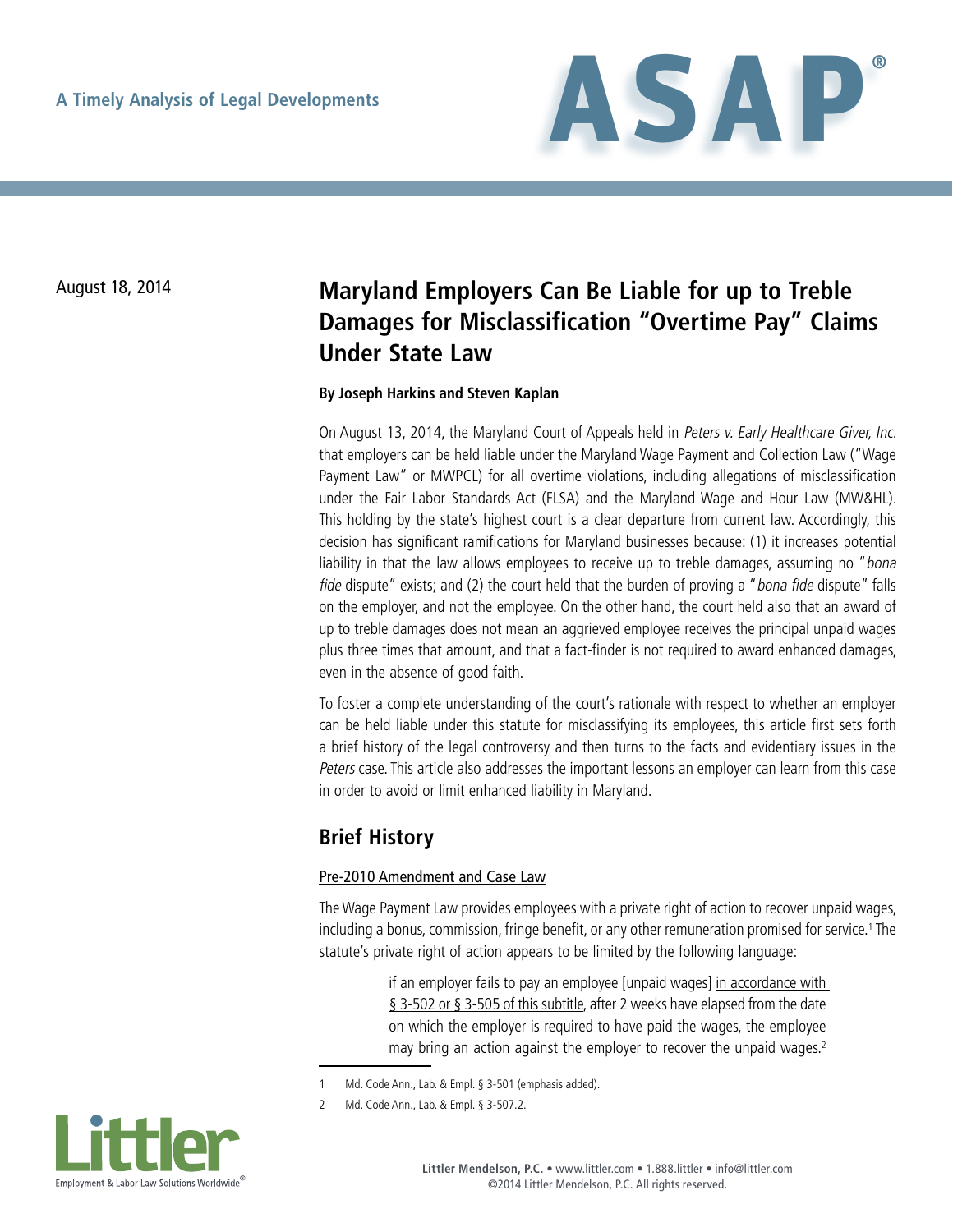In turn, § 3-502 addresses the timing of payment, such as establishing regular pay days, and § 3-505 addresses final payments upon termination. In other words, the plain language of the private right of action provision suggests that the action is limited to violations of § 3-502 or § 3-505 only.

Based on this reading, Maryland federal courts had held that an "entitlement" to overtime pay, as with allegations of misclassification, must be asserted under the FLSA and MW&HL. The courts reasoned that neither § 3-502 nor § 3-505 addresses the complicated issues surrounding these types of claims. For example, in *McLaughlin v. Murphy*,<sup>3</sup> the issue was whether plaintiff was properly classified as an exempt outside sales employee<sup>4</sup> under the FLSA. The federal court dismissed the plaintiff's Wage Payment Law claim because the statute:

limits the availability of treble damages, however, to violations of § 3-502 or § 3-505. Section 3-502 deals with the timing of payment, and Section 3-505 deals with payment on cessation of employment. In contrast, McLaughlin's minimum wage and overtime claims are based on his entitlement to the wages themselves. He does not allege that Freedmont failed to pay him regularly, but that it failed to pay him enough; and he does not allege that Freedmont failed to pay him minimum wage and overtime due him upon his termination, but that it failed to pay him these wages at all.<sup>5</sup>

Following this decision, Maryland federal courts routinely dismissed similar claims under the Wage Payment Law because the "entitlement" to overtime pay may be brought only under the FLSA and MW&HL.6

### The Maryland General Assembly Responds to These Federal Court Decisions

In response to these federal court decisions, the Maryland General Assembly in 2010 added "overtime wages" to the definition of a "wage." The plaintiffs' bar believed this amendment would end the controversy by undercutting the rationale of these decisions. They were mistaken because the analysis had little to do with whether overtime pay could in fact be a "wage." Rather, the issue was one of statutory construction. Indeed, had an employer withheld overtime pay from the paycheck of an employee who regularly and properly received overtime, a Maryland federal court would likely have allowed that overtime pay claim to proceed.

### Post-2010 Amendment Case Law

Even after the amendment, Maryland federal courts continued to hold that claims concerning the "entitlement" to overtime pay are not covered by the Wage Payment Law because they do not relate to the timing of payment. As a prime example, in Butler v. DirectSat USA, LLC,<sup>7</sup> plaintiffs, as service technicians and production technicians, filed a lawsuit alleging that defendants failed to pay them overtime pay to which they were entitled. Rather than file an Answer, defendants filed a motion to dismiss, arguing that the court should dismiss the Wage Payment Law count because the statute applies only to claims "that focus on the manner and timing of wage payment and does not apply to suits that focus on the underlying entitlement to overtime wages."8

In their Opposition, plaintiffs "maintain[ed] that any prior lack of clarity regarding whether this type of claim could proceed pursuant to the MWPCL was eliminated with an amendment during the 2009–2010 legislative session making explicit that unpaid overtime wages were included in the MWPCL's definition of wages."<sup>9</sup> The court disagreed and reasoned that the amended statute:

provides for treble damages for violations of § 3-502 or § 3-505. Section 3-502 addresses the timing of wage payments and Section 3-505 addresses the payment of wages upon termination of employment. The MWPCL does not specifically address payment of overtime wages or provide a cause of action directed at employer's failure to pay overtime. For these actions, plaintiffs must look to the MWHL, Md. Code Ann., Lab. & Empl. §§ 3-415 and 3-420.

 $9$  Id.

<sup>3</sup> 372 F.Supp.2d 465 (D. Md. 2004).

<sup>4</sup> 29 U.S.C. § 213.

<sup>5</sup> McLaughlin, 372 F. Supp. at 474-475.

<sup>6</sup> See, e.g., Williams v. Maryland Office Relocators, 485 F.Supp.2d 616, 622 (D. Md., 2007) ("Plaintiff's claim is governed by the FLSA and the MWHL, not the MWPCL."); Tucker v. Sys. Specialist Furniture Installation, Inc., No. 07-cv-1357, 2007 WL 2815985, at \*1 (D. Md. Sept. 26, 2007) (same); Watkins v. Brown, 173 F. Supp.2d 409, 416 (D. Md. 2001) (same).

<sup>7</sup> 800 F. Supp. 2d 662, 669-70 (D. Md. 2011).

<sup>8</sup> Id.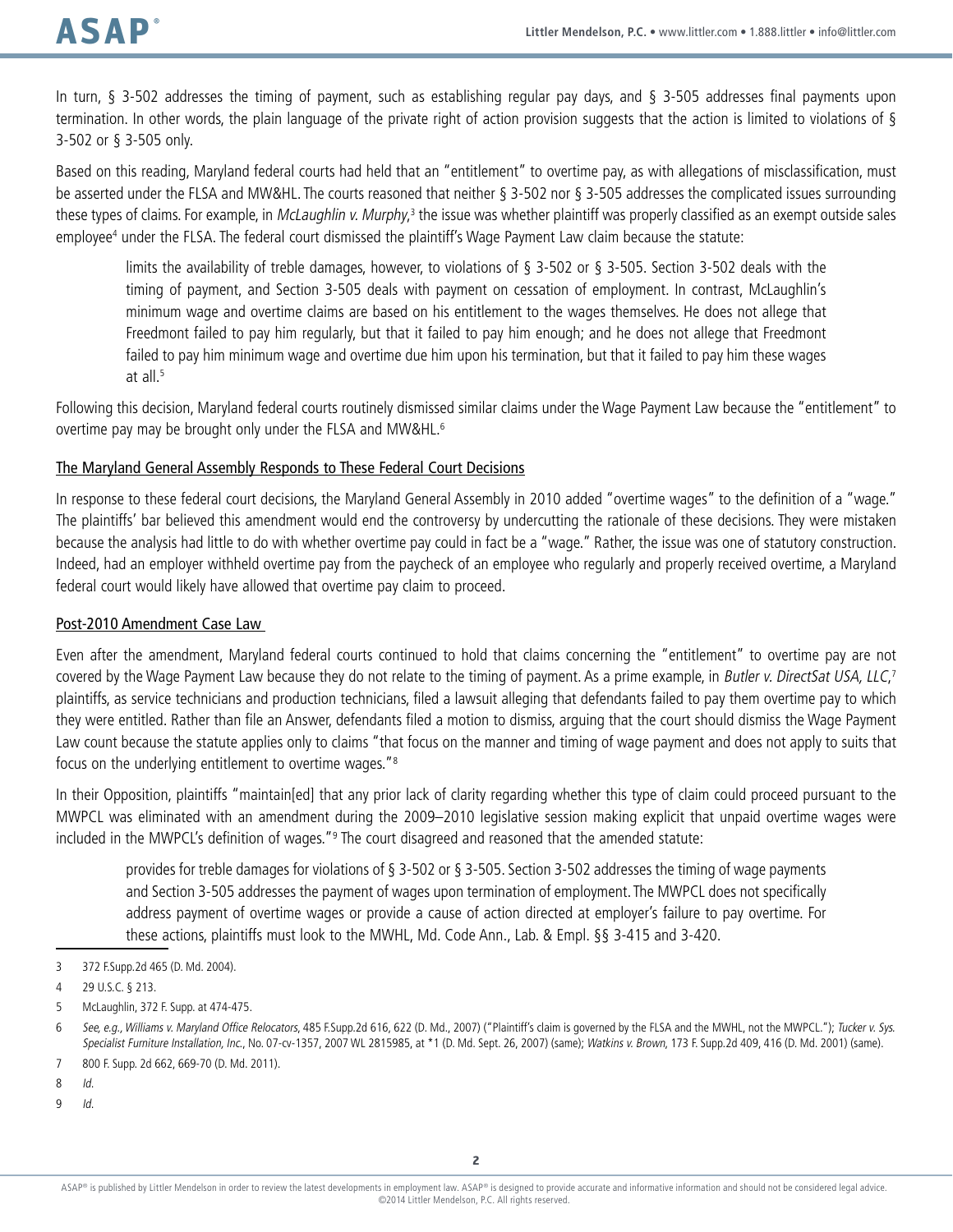The court continued: "Accordingly, other judges in this district have rejected plaintiffs' attempts to state claims for violation of the MWPCL where the parties' core dispute is whether plaintiffs were entitled to overtime wages at all and not whether overtime wages were paid on a regular basis or upon termination."10

#### The Maryland Court of Special Appeals Agrees With the Federal Courts

On March 22, 2013, the Maryland Court of Special Appeals, in Marshall v. Safeway, Inc.,<sup>11</sup> considered whether § 3-503 (the unlawful deduction provision) provides a private right of action for an alleged unlawful garnishment (or deduction) of a wage. As mentioned, the private right of action section seems to state that employees may sue on violations of § 3-502 or § 3-505 only. The court agreed with the employer.

In so doing, the court compared § 3-507 (the section addressing the authority of the DLLR to enforce all provisions of the Wage Payment Law) with § 3-507.2 (the section governing private rights of action) and recognized that the statute provides DLLR with a significantly broader ability to enforce the law.<sup>12</sup> In this regard, the court stated, "[a]ny reading of the Payment Law must give meaning to the phrase 'fails to pay an employee in accordance with § 3-502 or § 3-505' lest this language be 'rendered surplusage, superfluous, meaningless or nugatory.<sup>'"13</sup> The court then concluded:

it is clear that the Payment Law only authorizes a private cause of action by a current employee when the employer 'failed to pay' the employee on a set schedule (including paydays at least twice a month), or failed to pay the employee in advance when a pay fell on a non-workday.14

Notably, this analysis was in accord with the federal court's numerous decisions. Relying on the plain language of the statute and Marshall v. Safeway, Inc., a Maryland federal court dismissed an improper "tip credit" claim under § 3-503 of the Wage Payment Law. Specifically, in Mould v. NJG Food Service Inc.,<sup>15</sup> the plaintiff alleged that, "through the improper tip pooling and tip credit arrangements" defendant unlawfully "deducted and withheld portions of his wages in violation of § 3-503 of the MWCPL."16 The federal court reasoned that § 3-503 does not give rise to a private right of action. The court continued: "Indeed, § 3-507.2(a), which authorizes employees to file suit under the MWCPL, applies where 'an employer fails to pay an employee in accordance with  $\S$  3-50[2] or  $\S$  3-505 of this subtitle.'"<sup>17</sup>

#### The Maryland Court of Appeals Overturns the Court of Special Appeals' Decision

One year later, the Maryland Court of Appeals issued the first of two decisions in 2014 concerning the broad scope of the Wage Payment Act. First, on March 26, 2014, the court reversed the intermediate appellate court's decision in *Marshall v. Safeway*,<sup>18</sup> holding that employees may broadly sue for any violation of the statute. Rather than look at the "literal" meaning of § 3-507.2(a), as construed by the intermediate court (and federal courts), the court of appeals took a different approach to statutory construction. Specifically, the court considered the legislative history and all of the provisions together and held that the purpose of the private right of action "was to provide a meaningful remedy to the harm flowing from the refusal of employers to pay wages lawfully due" and that the "particular references to §§ 3-502 and 3-505 are understandable because those sections determine when the wages are due."19

As a result of this decision, the Wage Payment Law's private right of action is no longer limited to an alleged violation of § 3-502 and § 3-505. Nonetheless, this decision did not address whether an employee can sue under an "entitlement to overtime pay" theory under the Wage Payment Law.

- 11 210 Md. App. 545 (2013).
- 12 Id. at 685.
- 13 Id.
- 14 *Id.* at 686 (emphasis added).
- 15 No. 13-cv-1305, 2013 U.S. Dist. LEXIS 170855 (D. Md. Dec. 4, 2013).
- 16 Mould, 2013 U.S. Dist. LEXIS at \*24. (emphasis added).
- 17 Id.
- 18 Marshall v. Safeway, Inc, 437 Md. 542 (2014)
- 19 Id. at 561-562.

<sup>10</sup> See also Caseres v. S&R Mgmt. Co., No. 12-cv-01358, 2013 U.S. Dist. LEXIS 401894, at \*3 (D. Md. Aug. 5, 2013) (dismissing claim under MWPCL where core dispute was whether plaintiff entitled to overtime wages wages); Jones v. Nucletron Corp., No. 11-cv-02953, 2013 U.S. Dist. LEXIS 25338 (D. Md. Feb. 20, 2013) (dismissing MWPCL claim because plaintiff's allegations concerned entitlement to overtime wages).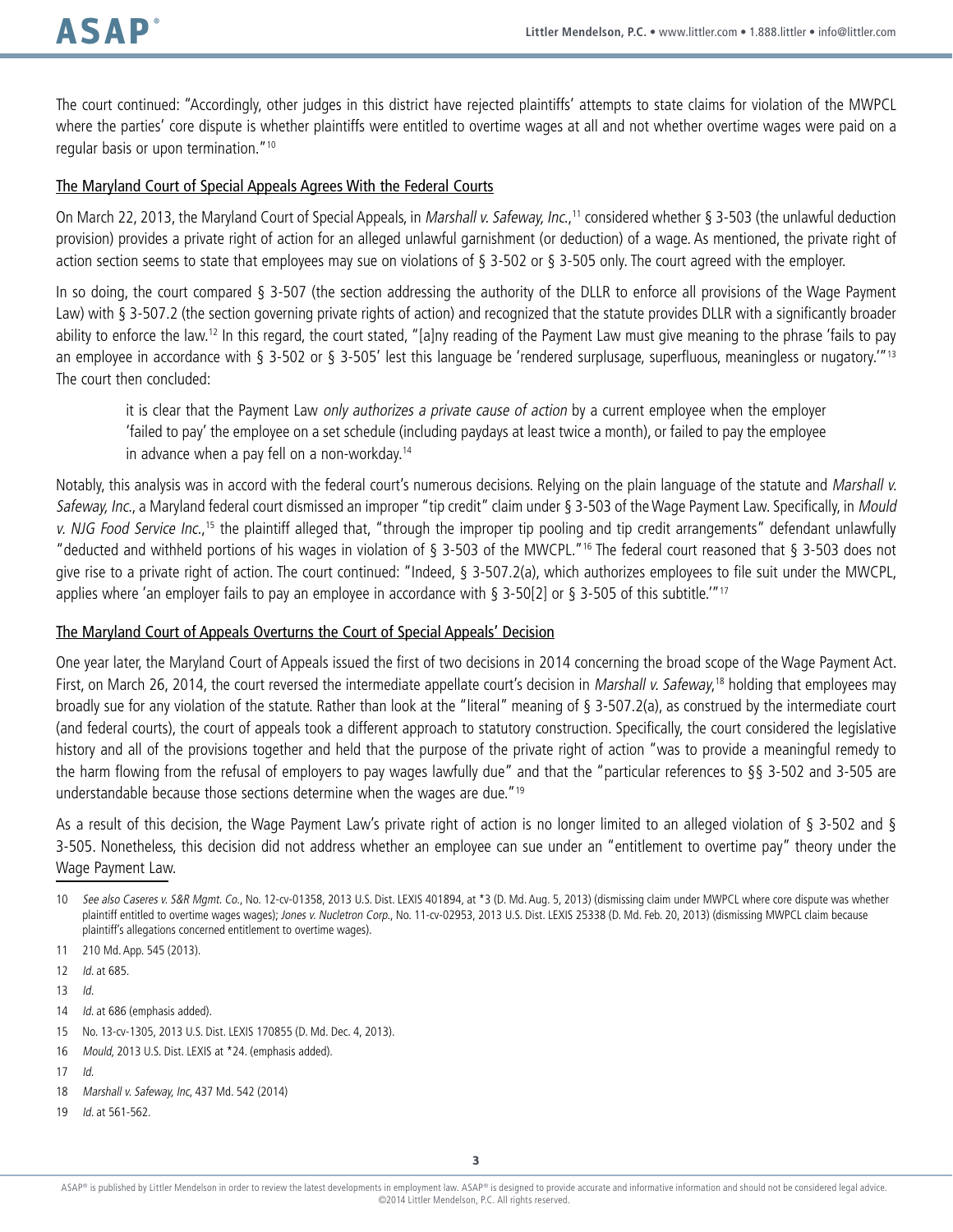# **The Instant Case—Peters v. Early Healthcare Giver, Inc.**

Peters v. Early Healthcare Giver, Inc., issued on August 13, 2014, is the second case that broadened the scope of the Wage Payment Law. Unlike Marshall v. Safeway, this case squarely addresses whether an employee may bring a misclassification and overtime pay claim under the Wage Payment Law.

### **Facts**

In Peters, the plaintiff worked as a certified nursing assistant for Early Healthcare Giver, Inc. ("EHG" or "company") and consistently worked approximately 60 hours per week. Ms. Peters provided in-home care for an elderly patient from April 2008 to April 2009. EHG paid her \$12 per hour for all hours she worked, but did not pay her time-and-a-half.

At trial, the president of the company explained that she did not pay the plaintiff overtime pay because she exercised during her work hours. In addition, the president testified that the plaintiff was paid under a federal program through which Medicaid reimbursed the company no more than \$16 per hour. At trial, EHG's counsel argued that the plaintiff was exempt from receiving overtime pay under the FLSA's "companionship services" exemption.<sup>20</sup> Ultimately, the trial court held that federal law preempted Maryland law, and, thus, exempted EHG from paying overtime.

The plaintiff appealed the trial court's holding and the Court of Special Appeals reversed, concluding that federal law does not preempt state wage laws. In addition, the intermediate appellate court held that the FLSA exemption did not apply and remanded for the trial court to consider whether the plaintiff was entitled to overtime pay under the FLSA and MW&HL. The company apparently went defunct shortly after the trial and ceased defending itself in this case.

On remand, the trial court awarded the plaintiff \$6,201 in unpaid overtime wages under the MW&HL, but denied her request for additional damages under the Wage Payment Law. The plaintiff appealed again and principally argued that the trial court abused its discretion by failing to award her enhanced damages under the Wage Payment Law. The Maryland Court of Appeals granted her Petition for Writ of Certiorari.

#### Court's Analysis

First, the court did not spend much time analyzing whether and to what extent an employee may recover overtime pay under an "entitlement" theory, such as allegations of misclassification, because EHG did not participate in the proceeding and no other party presented an argument to the contrary. But, the court made it clear that it hoped to put an end to the scope controversy, stating: "We echo, hopefully for the final time, that both the [MW&HL] and the [MWPCL] are vehicles for recovering overtime wages."

Second, the plaintiff argued that EHG did not withhold the overtime as a result of a bona fide dispute and that she is entitled to treble damages under the statute. In this regard, the statute's private right of action provision states that if: "a court finds that an employer withheld the wage of an employee in violation of this subtitle and not as a result of a *bona fide* dispute, the court may award the employee an amount not exceeding 3 times the wage, and reasonable counsel fees and other costs."<sup>21</sup> Before reaching the evidentiary issue of whether EHG withheld the overtime pay "as a result of a bona fide dispute," the court held that the burden is on the employer, and not the employee, to establish it has withheld payment based on a "bona fide dispute." It reasoned that "the employer, as the party withholding the wages, is uniquely qualified to offer evidence about its reasons for doing so."

The court further explained that a "bona fide dispute" is a "legitimate dispute over the validity of the claim or the amount that is owing." The inquiry is concerned with the employer's "actual, subjective belief that the party's position is objectively and reasonably justified."<sup>22</sup> For example, the court mentioned in a footnote that "an incorrect legal belief, such as federal preemption, may form the basis of a legitimate bona fide dispute." Turning to the evidence presented, the appellate court found that EHG advanced only one argument at trial; that is, it withheld

<sup>20</sup> 29 U.S.C. §213(a)(15).

<sup>21</sup> Md. Code Ann., Lab. & Empl. § 3-507.2(b).

<sup>22</sup> Barufaldi v. Ocean City, Md. Chamber of Commerce, Inc., 201 Md. App. 79, 130 fn. 42 (2011); See also Programmers' Consortium, Inc. v. Clark, 976 A.2d 290, 295 (Md. 2009) ("Section 3-507.1(b) only comes into play when the basic violation is aggravated by the additional factor that the employer withheld the payment of wages without an even plausibly good reason for having done so, to wit, 'not as a bona fide dispute.""; Friolo v. Frankel, 819 A.2d 354 (Md. 2003) (reasonable counsel fees may be awarded only in "situations where the employer acted willfully—in the absence of a bona fide dispute.").